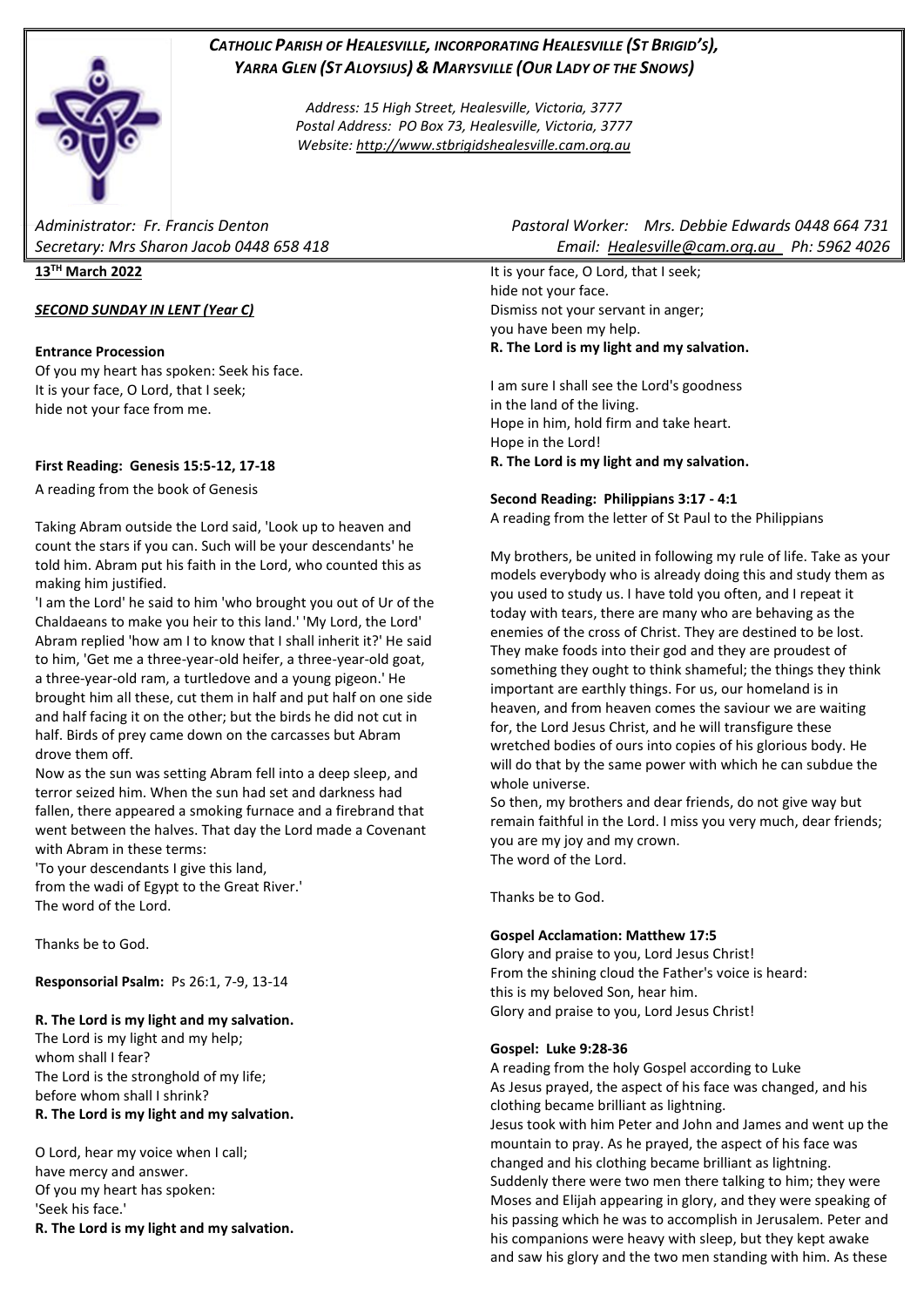were leaving him, Peter said to Jesus, 'Master, it is wonderful for us to be here; so let us make three tents, one for you, one for Moses and one for Elijah.' - He did not know what he was saying. As he spoke, a cloud came and covered them with shadow; and when they went into the cloud the disciples were afraid. And a voice came from the cloud saying, 'This is my Son, the Chosen One. Listen to him'. And after the voice had spoken, Jesus was found alone. The disciples kept silence and, at that time, told no one what they had seen. The Gospel of the Lord.

Praise to you, Lord Jesus Christ.

# **Communion Antiphon**

This is my beloved Son, with whom I am well pleased; listen to him.

**An Act of Spiritual Communion My Jesus, I believe that You are present in the Most Holy Sacrament. I love You above all things, and I desire to receive You into my soul. Since I cannot at this moment receive You sacramentally, come at least spiritually into my heart. I embrace You as if You were already there and unite myself wholly to You. Never permit me to be separated from You. Amen.**

**Latest Guidelines from the Melbourne Catholic Archdiocese of Melbourne**

The key areas of change as of 11:59pm Friday 25<sup>th</sup> February (and including the changes from last Friday) are:

- Face coverings are not mandatory within Places of Worship or workplaces.
- QR code check-in to Places of Worship and particular workplaces (Parish offices) is no longer required. We understand this to also include when the faithful are using other facilities within the Parish (for example; hospitality to visitors following Mass or the celebration of a Baptism, Children's liturgy etc).
- There will not be any vaccination requirements nor any requirement for organisers to check vaccination status for attendees at Places of Worship for Weddings, Funerals, or general Worship. However, Workers at Places of Worship (staff and volunteers) must still be up-to-date with their vaccinations and have provided evidence of this to their 'employer.'

<https://melbournecatholic.org/covid-19-guidelines>

# **PARISH PRAYER LIST**

# **Recently Deceased:**

**Sick:** Babies Emmett, Noah Glen Christie, Tedi and Santi; Roman, Blake Smith, Trish Leahy, John Snell, Abby Sharp, Peter Munro, Megan, Bernie Jansen, Andrew Sharp, John, Glenn, Lyn Francis, Dorothy Barber, Fiona, Annie Preuss, Michelle Ryan, Damian, John, Alison, Heather, Julie Bates, Garry Dettman, Bradley Jordan, Jeanette Henkel, Richard Galbraith, Debbie Huby, Geoff Lucas, Sandra Donkin, Glen, Fred Coullas, Evie Gleeson, Indy Dawes, Rade Krstic, Megan Williams, Michael Wood, Michael, Margo & Stephen Youngberry, Marie Hammond, John Mulholland, Rhiannon Days, Val Savitt, Ron Garland, Jaz Nueber, James Cooney, Robert, Mary & Gerard Bariola, Tilly Van der Zee, Lydia, Joyce Slattery, Annie, Bob Ireland, Val & Michael Christie, Ted & Peter Bowling, Natasha, Mia, James, Mitchell Wilson, Veronica Ireland, Lauren, Brooke, Anthony, Laura Baosde Pinto, Michelle, Judy, Annette Fromholtz, John Wray, Lynn Doensen , Elsa Gianforte, Fiona M, Louise Janse,

# **FOR THOSE WHOSE ANNIVERSARIES ARE IN MARCH**

Sr Nell Russell (03.03.16), Ronald Donchi (05.03.83), H. Weda (12.03.03), Rene Chandler

(13.03.96), Helen Srafford, (16.03.08), Frank McDonald (12.03.04), John Doensen (17.03.17),

Ziggy Nadolski (18/3/11), Claudio Latin (20.03.13), Mary Snell (22.03.12),

Antionio Bariola (24.03.99), John Field (23.03.42), Mary Wood (23.03.03),

Eva Jansen (2006) , Erica Fries (2005), Mavis McKenzie (2006), Harry van de ven, Susan Sosic (25.03.19)

# **Gardening around the church and presbytery**

If you can help out in any way in keeping our gardens looking neat, please contact the office. Our gardening team needs assistance with big jobs and little, from mowing and whipper snipping to weeding. This need not be a big time commitment, we simply need generous parishioners to be available when they can to join a pool of willing hands to help maintain our large grounds. Thanks!

**Thanksgiving St Brigid's Healesville, 6 th February 2022**  Thanksgiving: \$379.25 Presbytery: \$146.00

# **Easter Mass Times**

#### **14th April- 7:30 pm**.

Holy Thursday, Mass of the Lord's Supper followed by Altar of Repose, Individual Prayer and Adoration.

**15th April,** Good Friday. **3:00 pm** Passion of the Lord

**16th April**, Holy Saturday. **7.30pm** Easter Vigil Mass

**17th April** Easter Sunday Mass **10:30 am** St. Patrick's, Lilydale **8:30 am** St. Brigid's, Healesville



**Stations of the Cross** Good Friday 10.00am at St Aloysius - Yarra Glen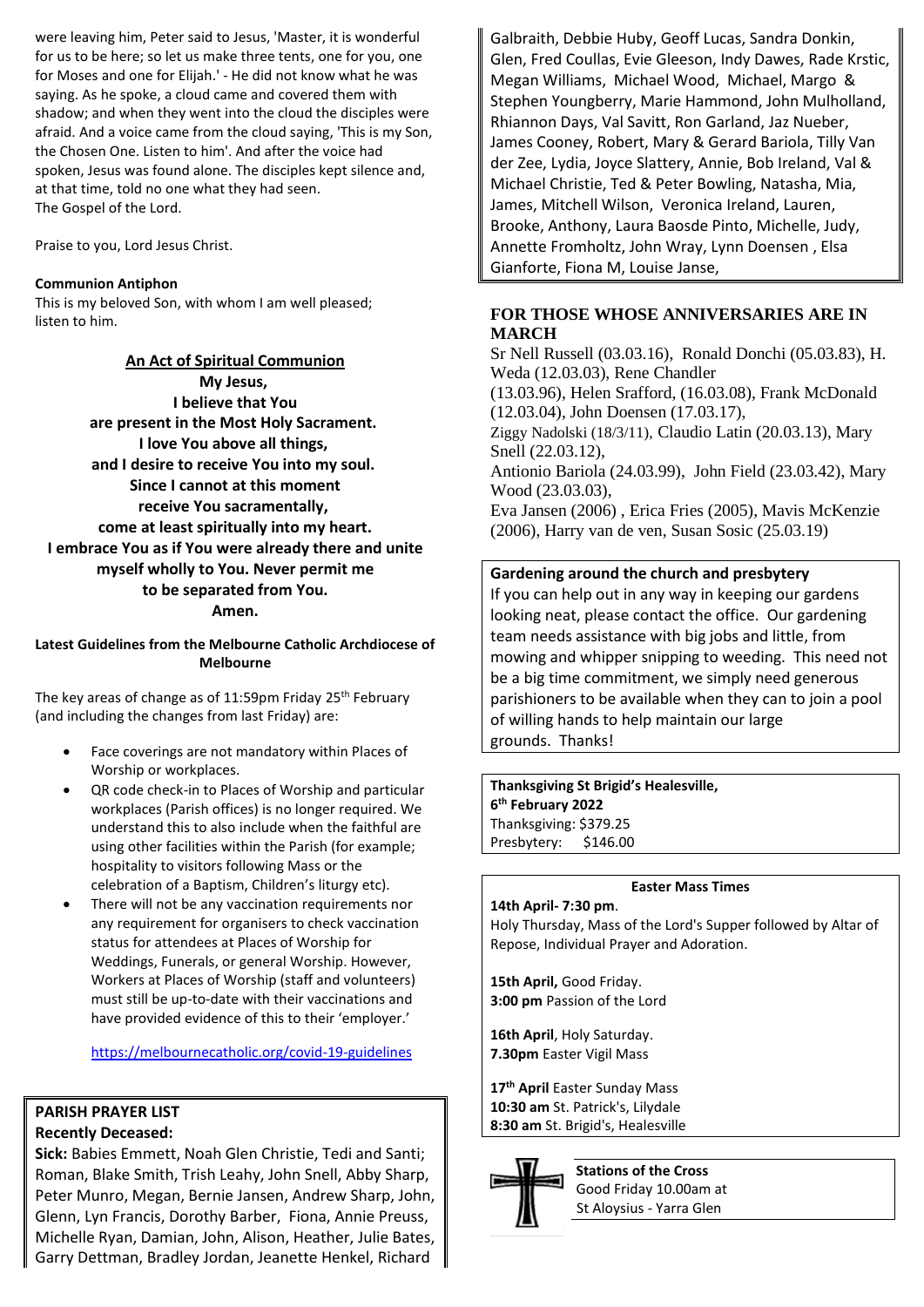

Duccio di Buoninsegna, *Transfiguration* (c.1311) National Gallery, London.

Ascending and Descending Mt Tabor

Every year the liturgical readings for the second Sunday of Lent focus on the Transfiguration of the Lord. And every year it half takes me by surprise. It seems almost out of place in this season of Lent to focus on the radiant glory of the transfigured Christ. The ascent up Mount Tabor of Christ with Peter, James and John is an important, albeit short-lived, unveiling of Jesus' true Divinity. The blinding glory of Christ, dazzling as lightening, recalls the vision of the 'glory of the Lord' revealed to Ezekiel: "high above on the throne was a figure like that of a man. I saw that from what appeared to be his waist up he looked like glowing metal, as if full of fire, and that from there down he looked like fire; and brilliant light surrounded him. Like the appearance of a rainbow in the clouds on a rainy day, so was the radiance around him. This was the appearance of the likeness of the glory of the Lord. When I saw it, I fell facedown, and I heard the voice of one speaking." (Ezekiel 1:26-28). We see essentially the same vision given to John in the Book of Revelation: "[I saw] one like a son of man, clothed with a long robe and with a golden girdle round his breast; his head and his hair were white as white wool, white as snow; his eyes were like a flame of fire, his feet were like burnished bronze, refined as in a furnace, and his voice was like the sound of many waters; … and his face was like the sun shining in full strength." (Revelation 1:13-16) The transfiguration of Christ is glimpse of the heavenly glory that will be revealed to the whole world at the end of time (cf. Luke 21:27).

The presence of Moses and Elijah, representing the Law and the Prophets which Christ came to fulfill (cf. Matt 5:17) are shown here unambiguously giving testimony to Christ. They represent the entire work of salvation history throughout the Old Testament which has been awaiting this pivotal moment as the Old Covenant gives way to the New and Eternal Covenant that Jesus will establish by his sacrifice on the cross. Luke's gospel notes specifically that Jesus is speaking with Moses and Elijah "of his passing which he was to accomplish in Jerusalem." Ironically, whilst Peter, James and John find themselves in a trance-like ecstatic state at this heavenly vision, Moses and Elijah are discussing with Jesus the details of his impending death. Even in this moment of glory, the shadow of the cross looms large.

Peter's response - "Master, it is wonderful for us to be here!" seems naively unaware of what Jesus, Moses and Elijah are discussing and what it will mean for the apostles. The desire to build three tents, "One for you, one for Moses and one for Elijah" speaks of a longing to prolong the encounter indefinitely. Later in Luke's Gospel, when on the way to Emmaus the two disciples meet the risen Christ and they too implore Jesus to stay with them: "they urged him strongly, 'Stay with us, for it is nearly evening; the day is almost over.'" (Luke 24:29) The desire to detain Jesus is later explained by the disciples: "Were not our hearts burning within us while he

talked with us on the road and opened the Scriptures to us" (Luke 24:32). Likewise, Peter, James and John no doubt gazed upon this wondrous apparition with their hearts pounding with awe-filled delight. This is a moment of unique spiritual consolation, a foretaste of future glory. Yet how short-lived it is! The vision dissipates as quickly as the cloud that encompasses them and they are left alone again.

Spiritual ecstasies and consolations are like sugar. They are best enjoyed in small quantities. Too much can create an unhealthy reliance upon the emotional subjective experience they produce – rather than on our encounter with Jesus. Just as there are romantics who enjoy the *experience* of falling in love rather than the actual *person* who is to be loved, so too spiritual novices can prefer the *experience* of spiritual consolation to the actual *person* of Christ who provides the spiritual consolation. A spirituality that consists in the prolongation of 'good feelings' as the measure of one's spiritual progress cannot really be called a Christian spirituality. Tabor is in fact merely a preparation for the true revelation of Christ's glory on Calvary. The true glory of Christ is his willingness to endure the Passion for our sake – it is the definitive revelation of Divine Mercy and of the infinite expanse of Divine Love. Like Peter, James and John, we need to find those moments of spiritual consolation and assurance, which help us face times of trial and desolation – to bear the horror of the Cross. It's interesting that Peter made no such offer to build three tents on Calvary – indeed he was nowhere to be seen. As Christians we can never build permanent spiritual tents on Mount Tabor. Sooner or later the cloud will dissipate and we will need to descend back down the mountain to face the trials of the world. God grants us consolation at those moments when we really need it, but he is (on the whole) quite sparing in the spiritual consolations he offers, and we shouldn't expect it to be otherwise. This is because God wants us to demonstrate a faith based on trust in his promises rather than the need for instantaneous gratification. The spiritual disciplines and acts of self-denial that we undertake in Lent help liberate us from a false spirituality of instant gratification, and hopefully help us to love Christ for his own sake.

Yours in Christ Fr Francis Denton

# **From Debbie's Desk**

Our modern day's technology makes the four corners of our planet very close, no matter where news happens. We hear instantly of trauma and stress assailing our human family all over our world, and we can easily fall victim to sensory overload in a way that previous generations were spared. The news we access day and night is filled with human suffering and trauma, we hear, we know, and we struggle with sadness and frustration at our inability to do anything to help. Yet, if nothing else, we are also given the opportunity to pray for those who most need our help in this world, as soon as they need it. It may be all that we can do, but what help it actually is! The power of our prayers is limitless, infinite, and we need to remember that each of us can unleash God's might with a single prayer! Such potential! After all, God knows that cry of the poor as well as he knows the prayer in our own hearts. He knows each name, each sob, and he loves and cares for that individual person, no matter who or where they may be. Each of us can speak to God, anytime, anywhere, and simply ask with confidence. Every prayer is answered, it may just not be